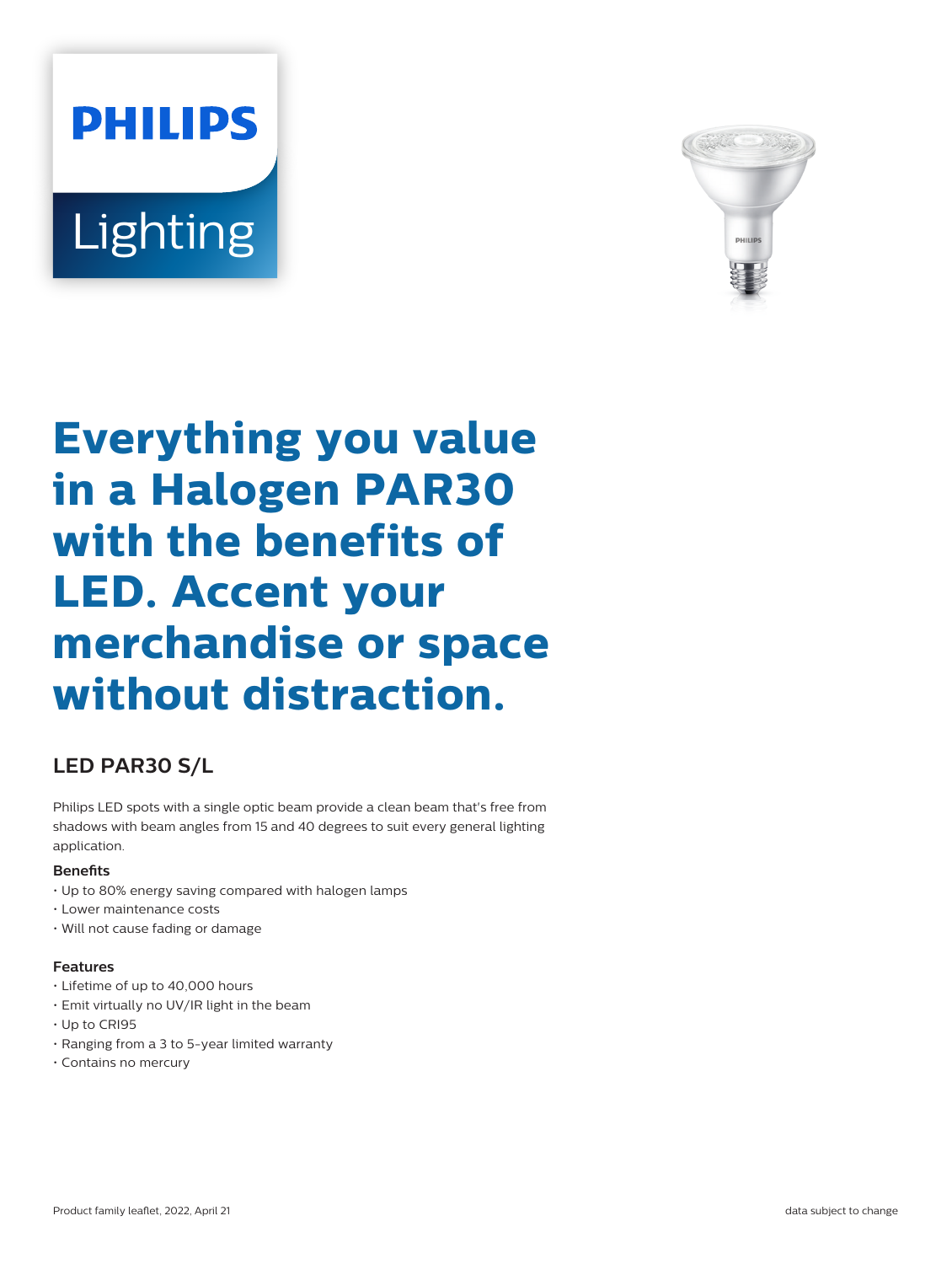#### **LED PAR30 S/L**

#### **Application**

- Hotels, restaurants, bars, cafés, lobbies
- Museums, exhibitions
- Retail shops

#### **Versions**



#### **Dimensional drawing**





| Product                                |             |  |
|----------------------------------------|-------------|--|
| LEDspot 70W PAR30S 827 100-240V 25D ND | 97 mm 97 mm |  |